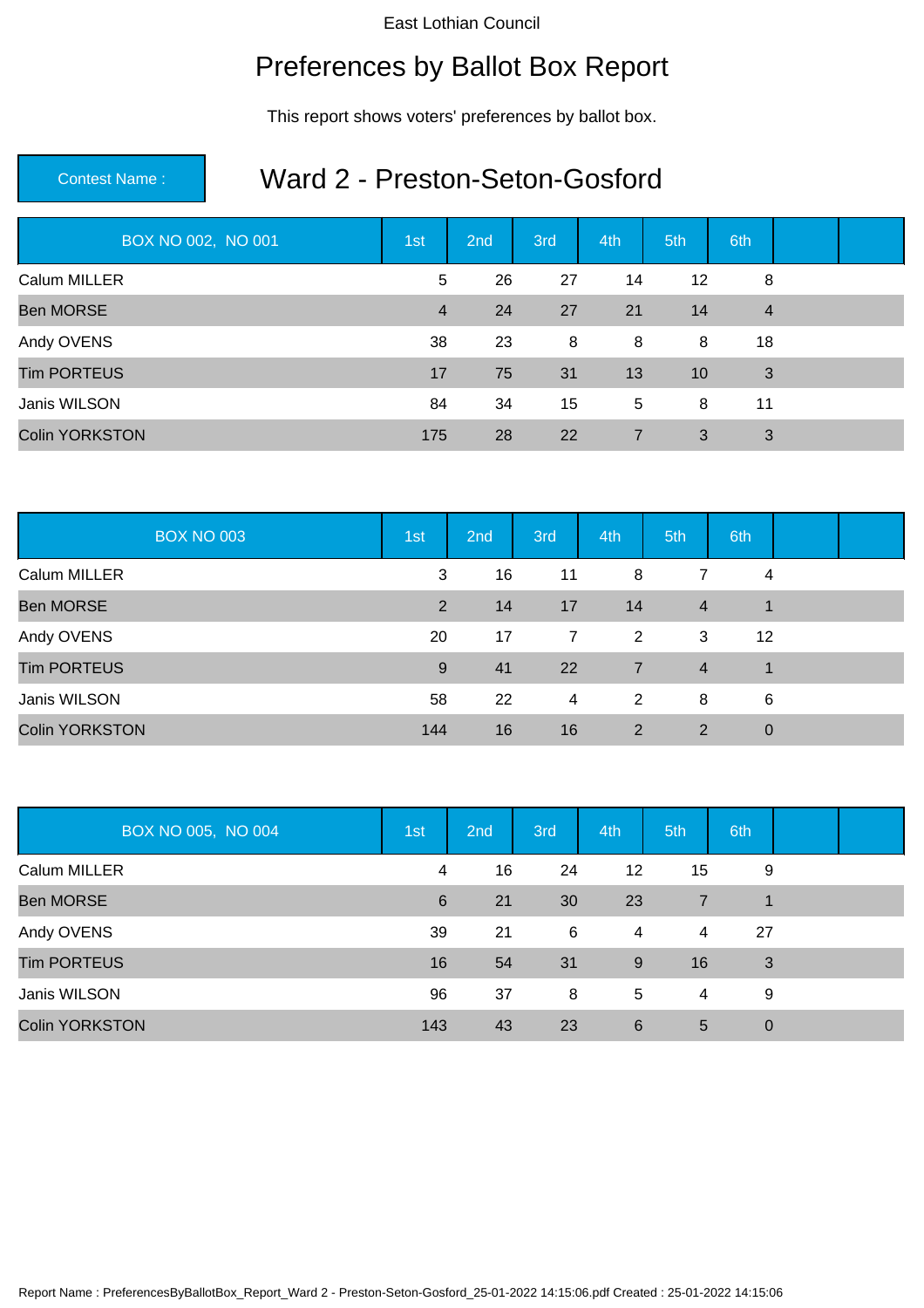## Preferences by Ballot Box Report

This report shows voters' preferences by ballot box.

### Contest Name : Ward 2 - Preston-Seton-Gosford

| BOX NO 007, NO 006    | 1st            | 2nd | 3rd | 4th            | 5th            | 6th            |  |
|-----------------------|----------------|-----|-----|----------------|----------------|----------------|--|
| Calum MILLER          | 7              | 22  | 25  | 19             | 9              | 8              |  |
| <b>Ben MORSE</b>      | $\overline{0}$ | 13  | 38  | 19             | 14             | $\overline{4}$ |  |
| Andy OVENS            | 29             | 25  | 5   | 5              | 6              | 23             |  |
| <b>Tim PORTEUS</b>    | 10             | 50  | 36  | 6              | 12             | $\mathbf 0$    |  |
| Janis WILSON          | 89             | 44  | 9   | 1              | $\mathbf 1$    | 7              |  |
| <b>Colin YORKSTON</b> | 215            | 44  | 23  | $\overline{4}$ | $\overline{4}$ | 2              |  |

| BOX NO 009, NO 008, NO 010 | 1st | 2nd | 3rd | 4th            | 5th            | 6th |  |
|----------------------------|-----|-----|-----|----------------|----------------|-----|--|
| Calum MILLER               | 9   | 26  | 31  | 18             | 12             | 7   |  |
| <b>Ben MORSE</b>           | 9   | 31  | 45  | 23             | 10             | 1   |  |
| Andy OVENS                 | 155 | 18  | 9   | 6              | $\overline{5}$ | 20  |  |
| <b>Tim PORTEUS</b>         | 30  | 81  | 21  | $\overline{7}$ | 15             | 5   |  |
| Janis WILSON               | 135 | 42  | 20  | 2              | 4              | 8   |  |
| <b>Colin YORKSTON</b>      | 111 | 72  | 46  | 12             | 7              | 3   |  |

| BOX NO 012, NO 011    | 1st            | 2nd | 3rd | 4th            | 5th            | 6th            |  |
|-----------------------|----------------|-----|-----|----------------|----------------|----------------|--|
| Calum MILLER          | $\overline{2}$ | 14  | 23  | 8              | 13             | 9              |  |
| <b>Ben MORSE</b>      | 3              | 27  | 23  | 22             | $\overline{4}$ | $\overline{0}$ |  |
| Andy OVENS            | 116            | 18  | 11  | 5              | 6              | 11             |  |
| <b>Tim PORTEUS</b>    | 15             | 40  | 18  | 6              | 10             | 7              |  |
| Janis WILSON          | 81             | 27  | 11  | 2              | 4              | 7              |  |
| <b>Colin YORKSTON</b> | 76             | 42  | 28  | $\overline{4}$ | 3              | 1              |  |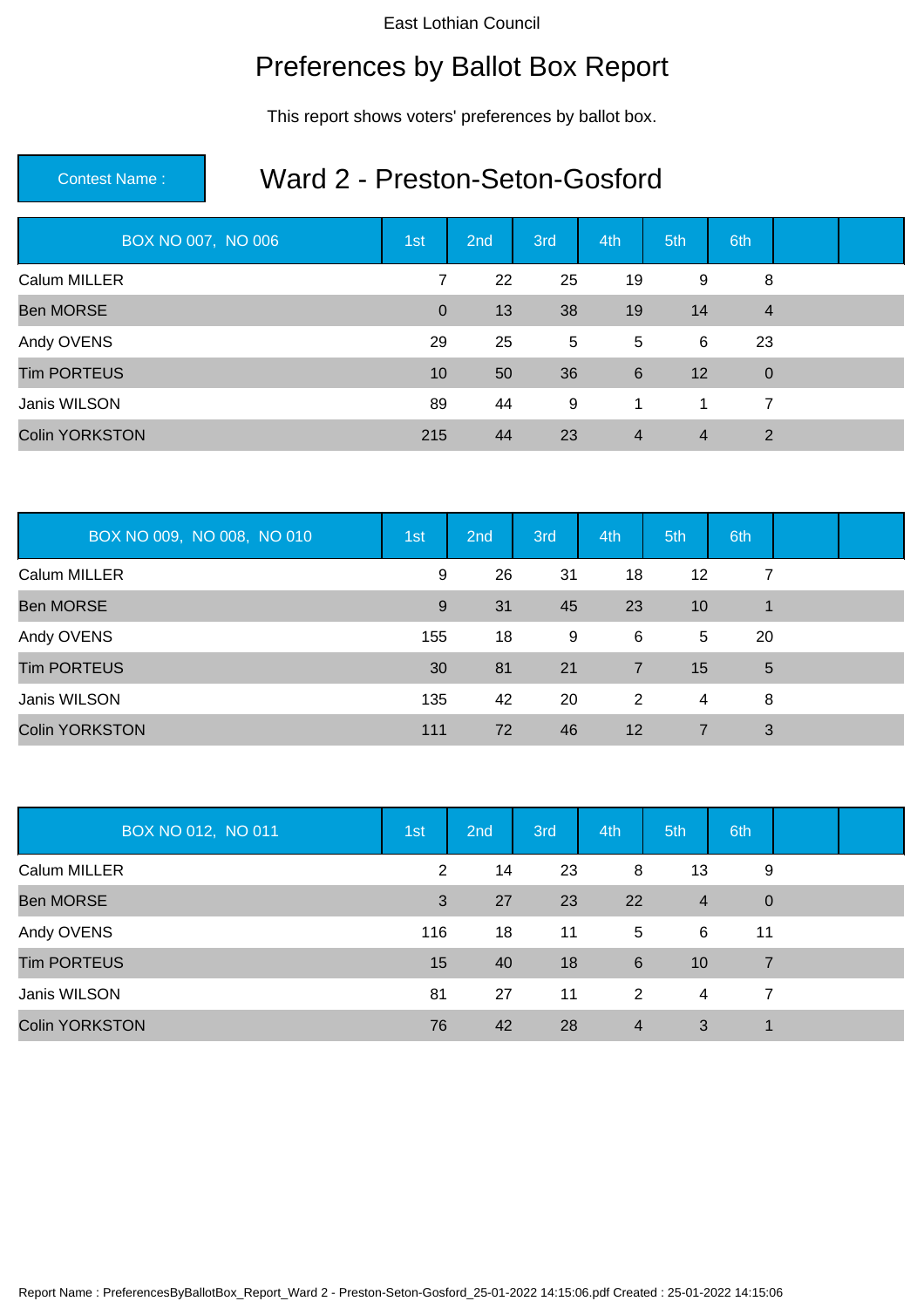## Preferences by Ballot Box Report

This report shows voters' preferences by ballot box.

### Contest Name : Ward 2 - Preston-Seton-Gosford

| <b>BOX NO 013</b>     | 1st | 2nd | 3rd       | 4th            | 5th             | 6th            |  |
|-----------------------|-----|-----|-----------|----------------|-----------------|----------------|--|
| Calum MILLER          | 3   | 22  | 13        | 10             | 11              | 5              |  |
| <b>Ben MORSE</b>      | 11  | 23  | 35        | 16             | 2               | $\overline{0}$ |  |
| Andy OVENS            | 81  | 13  | 3         | $\mathbf 1$    | $\overline{7}$  | 12             |  |
| <b>Tim PORTEUS</b>    | 11  | 32  | 17        | 9              | $5\overline{)}$ | 2              |  |
| Janis WILSON          | 48  | 15  | 11        | 2              | 4               | 9              |  |
| <b>Colin YORKSTON</b> | 51  | 33  | <b>21</b> | $\overline{7}$ | 2               | $\mathbf 1$    |  |

| <b>BOX NO 014</b>     | 1st | 2nd | 3rd | 4th            | 5th            | 6th |  |
|-----------------------|-----|-----|-----|----------------|----------------|-----|--|
| Calum MILLER          | 3   | 15  | 27  | 10             | $\overline{7}$ | 2   |  |
| <b>Ben MORSE</b>      | 13  | 41  | 27  | 9              | 6              | 1   |  |
| Andy OVENS            | 108 | 11  | - 6 | 2              | $\overline{1}$ | 10  |  |
| <b>Tim PORTEUS</b>    | 16  | 42  | 20  | 6              | 5              | 2   |  |
| Janis WILSON          | 54  | 17  | 8   | 3              | 4              | 8   |  |
| <b>Colin YORKSTON</b> | 59  | 29  | 24  | $\overline{4}$ | 3              |     |  |

| <b>PV 001</b>         | 1st | 2nd | 3rd | 4th | 5th | 6th            |  |
|-----------------------|-----|-----|-----|-----|-----|----------------|--|
| Calum MILLER          | 22  | 45  | 50  | 22  | 11  | 19             |  |
| <b>Ben MORSE</b>      | 18  | 61  | 79  | 27  | 12  | 1              |  |
| Andy OVENS            | 153 | 53  | 18  | 6   | 7   | 22             |  |
| <b>Tim PORTEUS</b>    | 19  | 61  | 45  | 20  | 25  | $\overline{4}$ |  |
| Janis WILSON          | 144 | 53  | 12  | 9   | 10  | 24             |  |
| <b>Colin YORKSTON</b> | 225 | 97  | 34  | 8   | 9   | 3              |  |